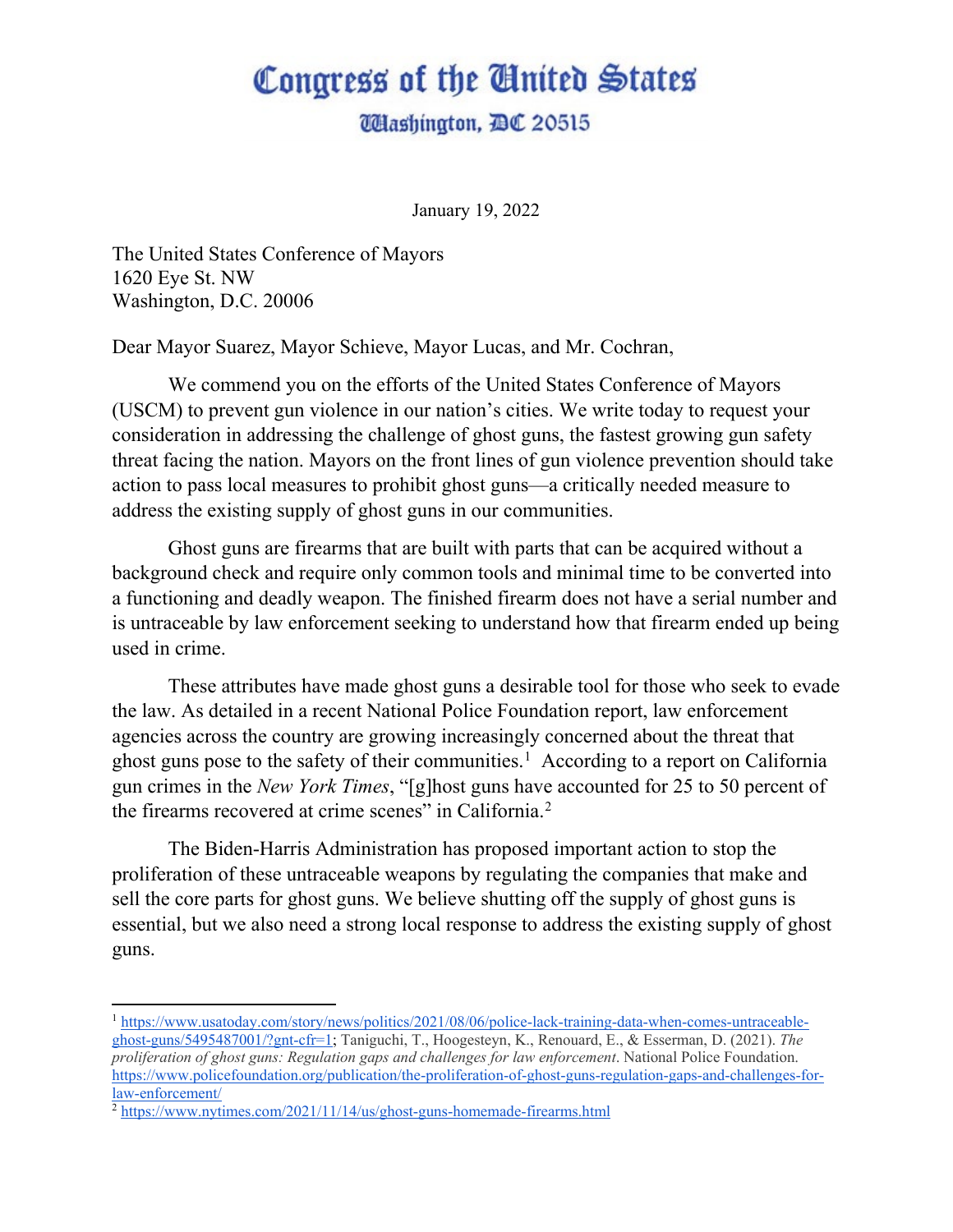Cities across the country have begun to pass ordinances that prohibit the possession, purchase, sale, receipt, and transportation of ghost guns in order to give local law enforcement the tools they need to keep our communities safe. We respectfully request that USCM consider encouraging all of its members to pass the strongest local ordinances possible to address the problem of ghost guns already in circulation as we work to save lives and prevent gun violence.

Respectfully,

**D**ianne Feinstein United States Senator

Edward J Markey

Edward J. Markey United States Senator

Richard J. Durbin United States Senator

Richard Blomer Pref

Richard Blumenthal United States Senator

mile Samson

Mike Thompson Member of Congress

Adriano Espaillat Member of Congress

hea-+ Napolitans

Grace F. Napolitano Member of Congress

Jake Auchincloss Member of Congress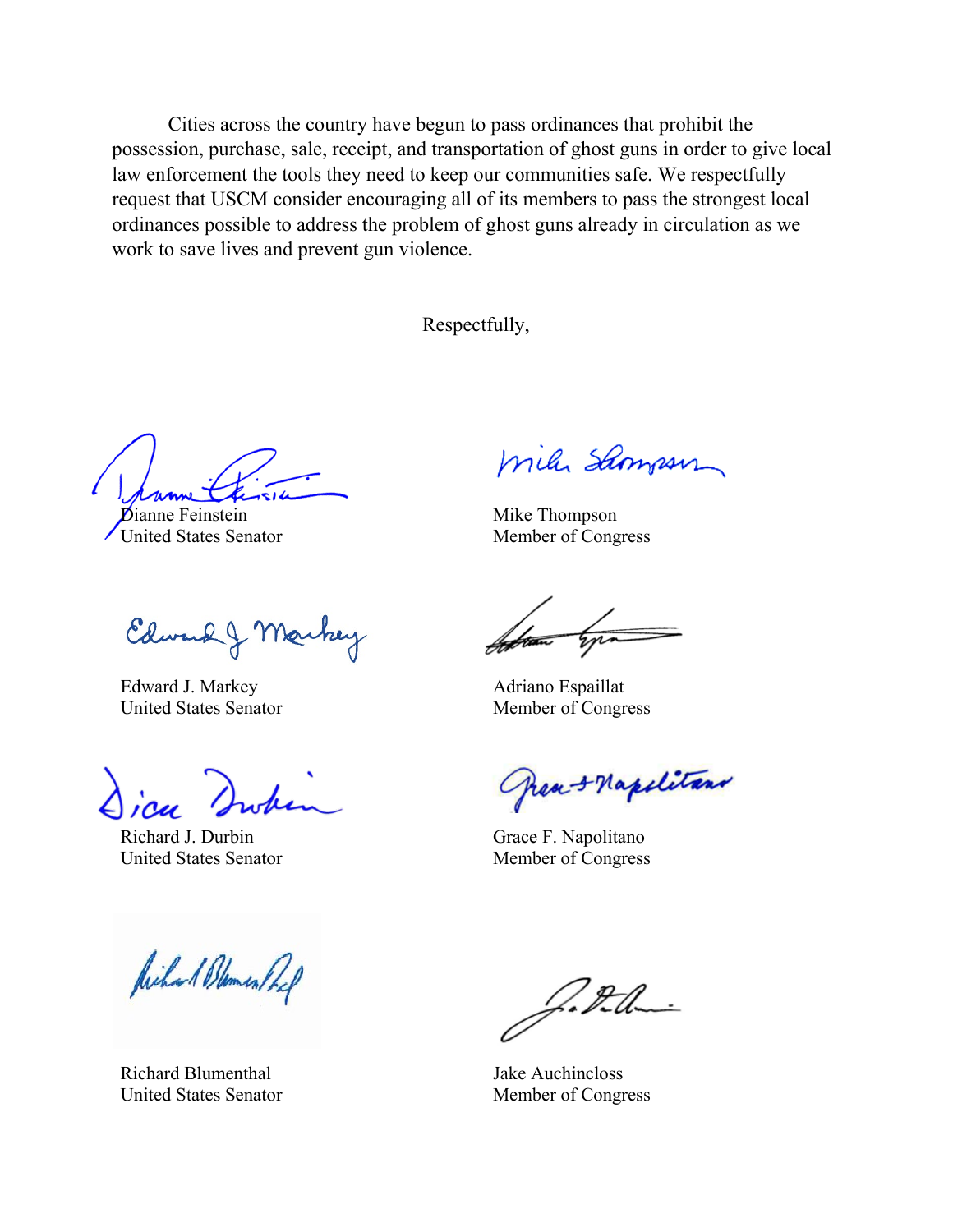Cory A. Booker United States Senator

Eigebitha

Elizabeth Warren United States Senator

Magu K. Diano

Mazie K. Hirono United States Senator

Tammy Architt

Tammy Duckworth United States Senator

Gardyn B. Malong

Carolyn B. Maloney Member of Congress

 $\sqrt{s}$ 

André Carson Member of Congress

1914 hva

Dwight Evans Member of Congress

Scott H. Peters Member of Congress

Klobehan

Amy Klobuchar United States Senator

Bully fortfolkede

Bradley S. Schneider Member of Congress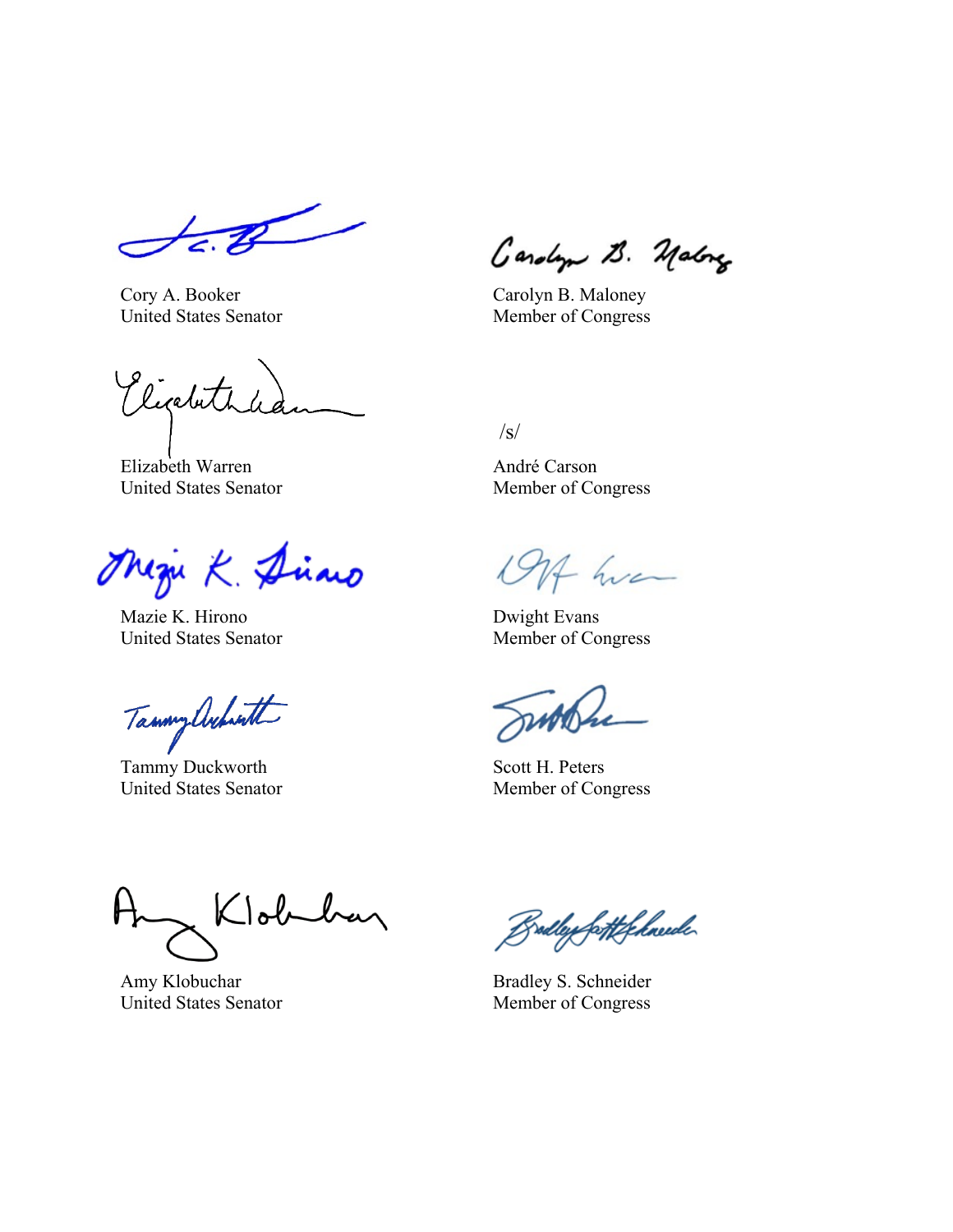Alex Padilla United States Senator

MaytoScanler

Mary Gay Scanlon Member of Congress

With Lurise

Sheldon Whitehouse United States Senator

 $\mathbb{C}^N$ 

Chris S. Murphy United States Senator

Jared Huffman Member of Congress

Ind N. Cullic

David N. Cicilline Member of Congress

fol Sarammon

John Garamendi Member of Congress

Cannych Ramo

Danny K. Davis Member of Congress

Canil J. Kelle

Daniel T. Kildee Member of Congress

Madelune Dear

Madeleine Dean Member of Congress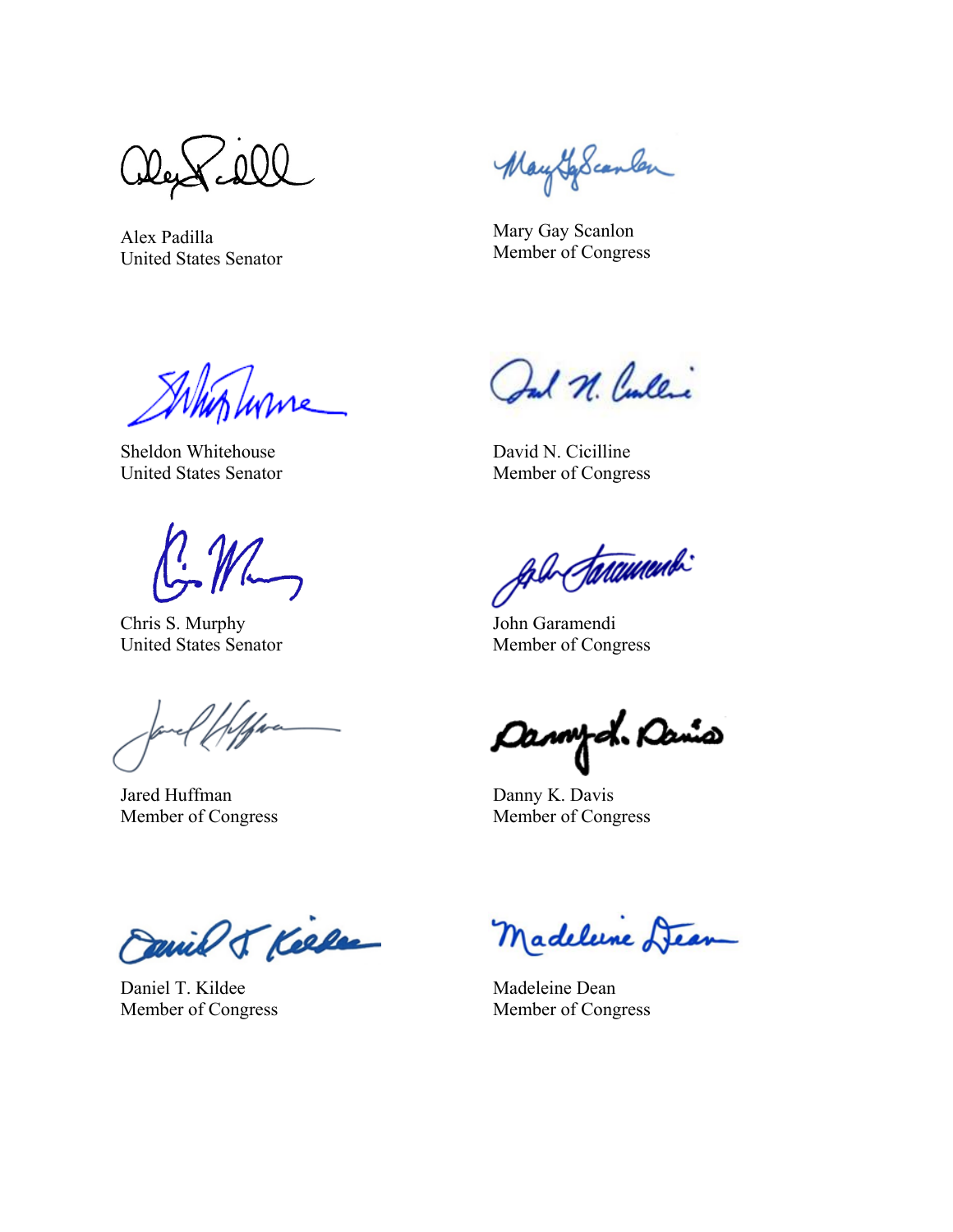Julleyer

Joe Neguse Member of Congress

Hank Johnson

Henry C. "Hank" Johnson, Jr. Member of Congress

 $\sqrt{s}/\sqrt{s}$ 

Robert C. "Bobby" Scott Member of Congress

/s/

Sheila Jackson Lee Member of Congress

 $A$ 10. $c$ ll

Salud Carbajal Member of Congress

Debbie Dingell Member of Congress

Grace Meng Member of Congress

Jenoth Nadler

Jerrold Nadler Member of Congress

فكعلا

Mark DeSaulnier Member of Congress

 $\sqrt{s}$ 

Ed Perlmutter

Member of Congress